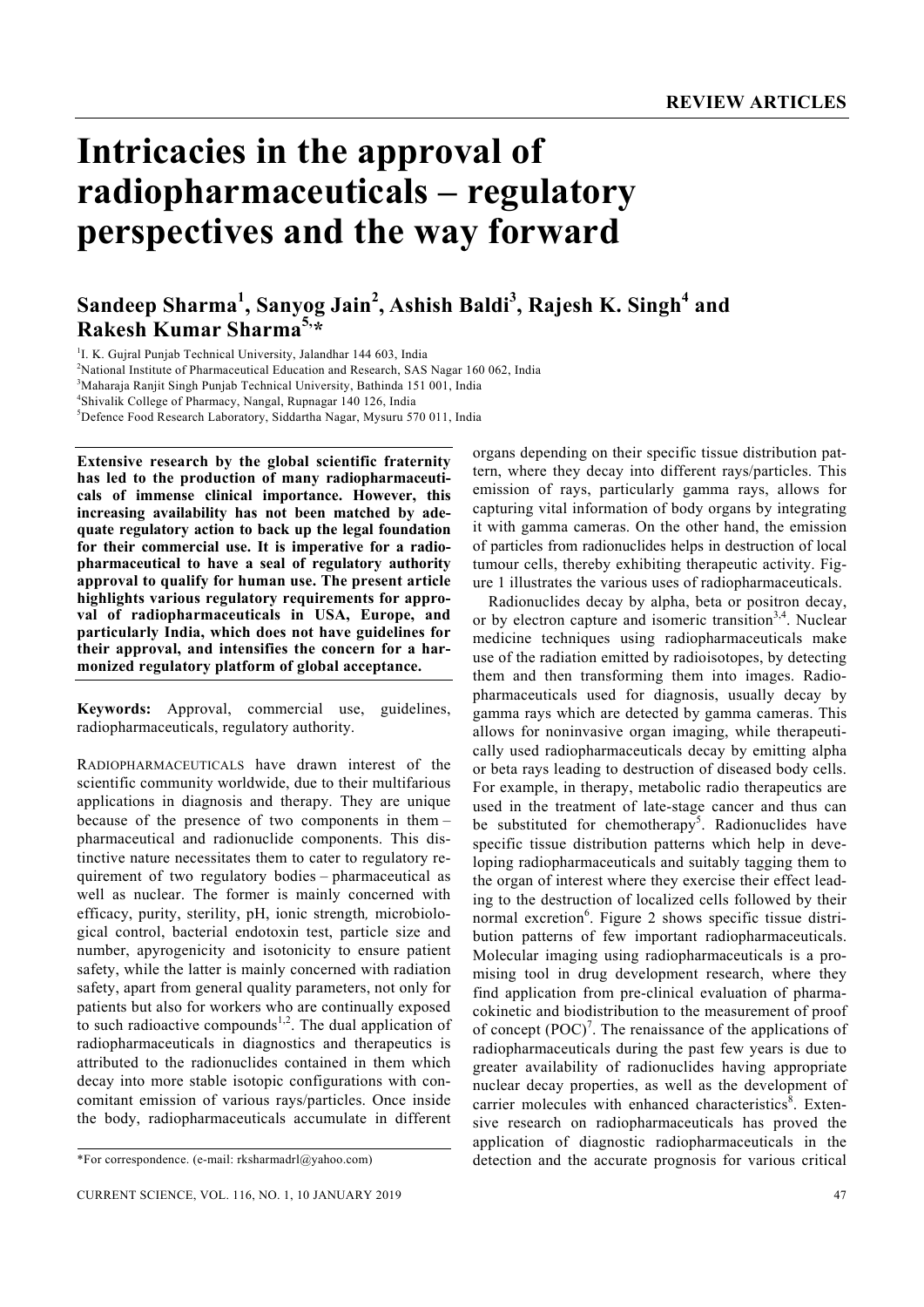diseases. Table 1 details some of the important radiopharmaceuticals currently used.

 Radiopharmaceuticals also contribute significantly as a vital tool for drug development and research, where they are used to conduct various pharmacodynamics and pharmacokinetic studies. As a receptor probe they monitor pharmacodynamic activities and pharmacological profile of a drug, while direct labelling of the active principle allows for pharmacokinetic studies. Drug discovery and development is a lengthy and expensive task having the primary objective to hit the market passing through an intricate pathway of various drug approvals. However, for radiopharmaceuticals the process of drug approval is more complex as they are used for both diagnosis and therapy for which different approval requirements  $exist^9$ .



**Figure 1.** Various applications of radiopharmaceuticals.



**Figure 2.** Radiopharmaceuticals and their tissue distribution pattern.

A therapeutic drug is estimated to cost around US\$ 850 million with an average time of almost 13 years to develop, while for diagnostic agent it is US\$ 100–200 million spanning  $8-10$  years<sup>10–13</sup>. An investment of such a profound nature necessitates a smooth and quick approval process for radiopharmaceuticals so that they can be clinically used in minimal amount of time from the point of their inception. However, clinical use of any drug, including radiopharmaceuticals, is permissible only if it has been approved by the National Regulatory Authority of that particular country.

# **Radiopharmaceuticals – a special class of pharmaceuticals**

Radiopharmaceuticals are formulations comprising of radioisotope-stickered molecules or individual radioisotopes. The presence of radionuclide-emitting radiations lends them a special case and they cannot be manufactured, handled, transported or disposed in a manner similar to regular pharmaceuticals $^{14}$ . One of the major concerns is the short half-life of radionuclides which imposes their release for patient use even before all the quality control tests are completed<sup>15</sup>. Some positron emission tomography (PET) drugs having short half-life involve complex manufacturing which can alter the quality of radiopharmaceuticals. Moreover, the dosage of radiations taken in by the handling staff due to continuous exposure as well as to the patient who receives this treatment, makes it pertinent to employ strict safety measures and dose optimization, since a small change in dose can produce fatal results. The issue of transporting radiopharmaceuticals from the site of manufacture to the patient also needs attention as threat to the environment and public from their spillage during transport cannot be overruled. This calls for a separate regulatory framework for them.

#### **Approval process for radiopharmaceuticals**

#### *USA*

Radiopharmaceuticals are regulated in USA by the Food and Drug Administration (FDA) with the help of its different centres like Centre for Drug Evaluation and Research (CDER), which is a part of the US Department of Health and Human services. The initial days of radiopharmaceuticals were dynamic due to a relatively small cadre of practitioners with required expertise, and unclear and conflicting regulatory authorities and requirements. Also, the United States Pharmacopoia (USP) was actively working to support the development of public standards for this new class of products. The efforts finally gave results with the arrival of sodium iodide I-131 solution as the first monograph for a radiopharmaceutical in the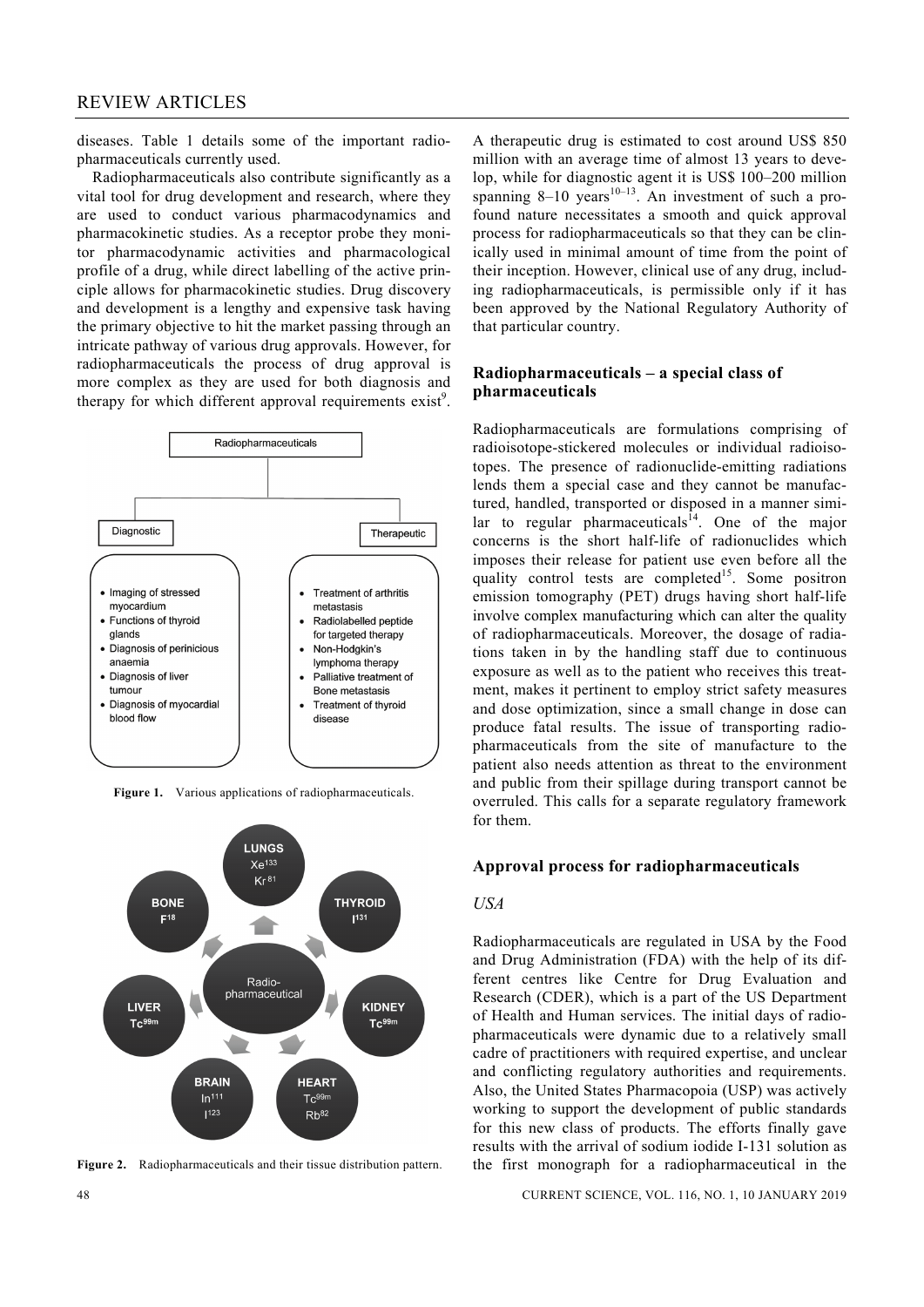| Radiopharmaceuticals                                                                                    | Composition                                                                                                                                                                                                                                                                                                                | Type                          | Storage                                                                                                           | Uses                                                                                                                                               |
|---------------------------------------------------------------------------------------------------------|----------------------------------------------------------------------------------------------------------------------------------------------------------------------------------------------------------------------------------------------------------------------------------------------------------------------------|-------------------------------|-------------------------------------------------------------------------------------------------------------------|----------------------------------------------------------------------------------------------------------------------------------------------------|
| Fluorodeoxyglucose<br>$(^{18}F)$ injection                                                              | Sterile solution containing $2-[F^{18}]$<br>fluoro-2-deoxy-D-glucopyranose-<br>$[F^{18}]$ fluoro-2-deoxy-D-glucose;<br>may also contain sodium chloride<br>and buffer salt                                                                                                                                                 | Diagnostic                    | Store in sterile and<br>endotoxin-free<br>containers as single<br>dose or multiple doses<br>with proper shielding | Detection of Paget's<br>syndrome,<br>osteomyelitis,<br>epiphyses, Hodgkin's<br>and non-Hodgkin<br>lymphoma                                         |
| Gallium (68Ga)<br>chloride solution for<br>radiolabelling                                               | Clear colourless solution containing<br>gallium-68 as gallium chloride in<br>dilute hydrochloric acid                                                                                                                                                                                                                      | Diagnostic                    | Store at temperature not<br>exceeding $25^{\circ}$ C                                                              | Imaging myocardial and<br>pulmonary perfusion                                                                                                      |
| Gallium ( <sup>67</sup> Ga) citrate<br>injection                                                        | Clear, colourless sterile solution<br>containing not less than 90% and not<br>more than 110% of stated content of<br>gallium-67 at reference date and<br>time                                                                                                                                                              | Diagnostic                    | Store at 2-8°C                                                                                                    | Detection of Hodgkin's<br>disease, lymphoma and<br>bronchogenic<br>carcinoma                                                                       |
| Meta-iodobenzyl $(^{131}I)$<br>guanidine injection for<br>diagnostic use                                | Sterile apyrogenic solution of<br>$1-(3-[^{131}I]$ iodobenzyl) guanidine or<br>its salts                                                                                                                                                                                                                                   | Diagnostic                    | Store frozen at $\leq 0^{\circ}C$<br>with proper shielding                                                        | For imaging<br>pheochromo-cytoma<br>and neuroblastoma                                                                                              |
| Meta-iodobenzyl<br>guanidine injection for<br>therapeutic use<br>$(iodine-131)$                         | Sterile solution containing not less<br>than 90% and not more than 110%<br>of stated Iodine-131 at reference<br>date and time                                                                                                                                                                                              | Therapeutic                   | Store frozen at $\leq 0^{\circ}C$<br>with proper shielding                                                        | Used to treat tumours<br>of the adrenal or<br>thyroid glands                                                                                       |
| Samarium ( <sup>153</sup> Sm)<br>ethylene diamine<br>tetramethylene<br>phosphonate (EDTMP)<br>injection | Sterile, transparent solution containing<br>not less than 90% and not more than<br>110% of $153$ Sm radioactivity at the<br>time and date stated                                                                                                                                                                           | Therapeutic                   | Store at $2-8$ °C with<br>adequate shielding                                                                      | For treatment of intense<br>pain in advanced stage<br>due to metastatized<br>form of lungs, prostate<br>and breast cancer                          |
| Samarium phosphate<br>$(^{32}P)$ colloid injection                                                      | White, colloidal, sterile solution of<br>samarium phosphate $(^{32}P)$ injection<br>in isotonic solution prepared by<br>reacting carrier SmCl <sub>3</sub> with phos-<br>phoric acid doped with $[^{32}P]$ -H <sub>3</sub> PO <sub>4</sub> ,<br>followed by the addition of gelatin<br>to form a true colloidal dispersion | Therapeutic                   | Store in a single or<br>multiple-dose<br>containers at 2-8°C<br>with adequate<br>shielding                        | Used for bone pain<br>palliation in skeletal<br>metastases                                                                                         |
| Sodium fluoride $(^{18}F)$<br>injection                                                                 | Sterile, colourless solution containing<br>not less than 90% and not more than<br>110% of flourine-18 at reference<br>date and time                                                                                                                                                                                        | Diagnostic                    | Store in sterile<br>containers as single<br>dose or multiple doses<br>with proper shielding                       | Bone imaging agent to<br>define areas of altered<br>osteogenic activity                                                                            |
| Sodium iodide $(^{131}I)$<br>diagnostic capsules                                                        | Contains iodine-131 in the form of<br>sodium iodide on a solid support<br>prepared using not more than<br>150 µl of sodium iodide $(^{131}I)$<br>solution per capsule                                                                                                                                                      | Diagnostic                    | Store in a cool and dark<br>palce with proper<br>shielding                                                        | Diagnosis of thyroid<br>function and thyroid<br>malignancies                                                                                       |
| Sodium iodide $(^{131}I)$<br>solution                                                                   | It is a clear colourless solution of<br>$\left[ \begin{array}{c} 131 \\ 1 \end{array} \right]$ sodium iodide in dilute sodium<br>thiosulphate solution                                                                                                                                                                     | Therapeutic and<br>diagnostic | Store at room<br>temperature with<br>adequate shielding                                                           | Treating hyperthyroidism,<br>and for detection and<br>ablation of residual<br>functioning thyroid<br>tissue in differentiated<br>thyroid carcinoma |
| Sodium iodide $(^{131}I)$<br>capsules for therapeutic<br>use                                            | It is available as opaque, white gelatin<br>capsules and prepared by absorbing<br>a solution of carrier-free $[$ <sup>131</sup> I]<br>sodium iodide into an inert filler.<br>Iodine-131 utilized in the<br>preparation of the capsules contains<br>not less than 99% iodine-131 at the<br>time of calibration              | Therapeutic                   | Store in a cool and dark<br>palace with proper<br>shielding                                                       | Treating hyper-functional<br>nodular goiter,<br>Graves-Basedow<br>disease and other<br>differentiated thyroid<br>tumours                           |
| Sodium phosphate<br>$(^{32}P)$ injection                                                                | Clear, colourless solution of disodium<br>and monosodium <sup>32</sup> P<br>orthophosphates made isotonic by<br>sodium chloride                                                                                                                                                                                            | Therapeutic                   | Store at room<br>temperature not<br>exceeding $30^{\circ}$ C                                                      | Diagnosis of in the treat-<br>ment of polycythaemia<br>vera, myelocytic and<br>lymphocytic leukaemia<br>and for pain in bone<br>metastasis         |

**Table 1.** List of some of the most commonly used radiopharmaceuticals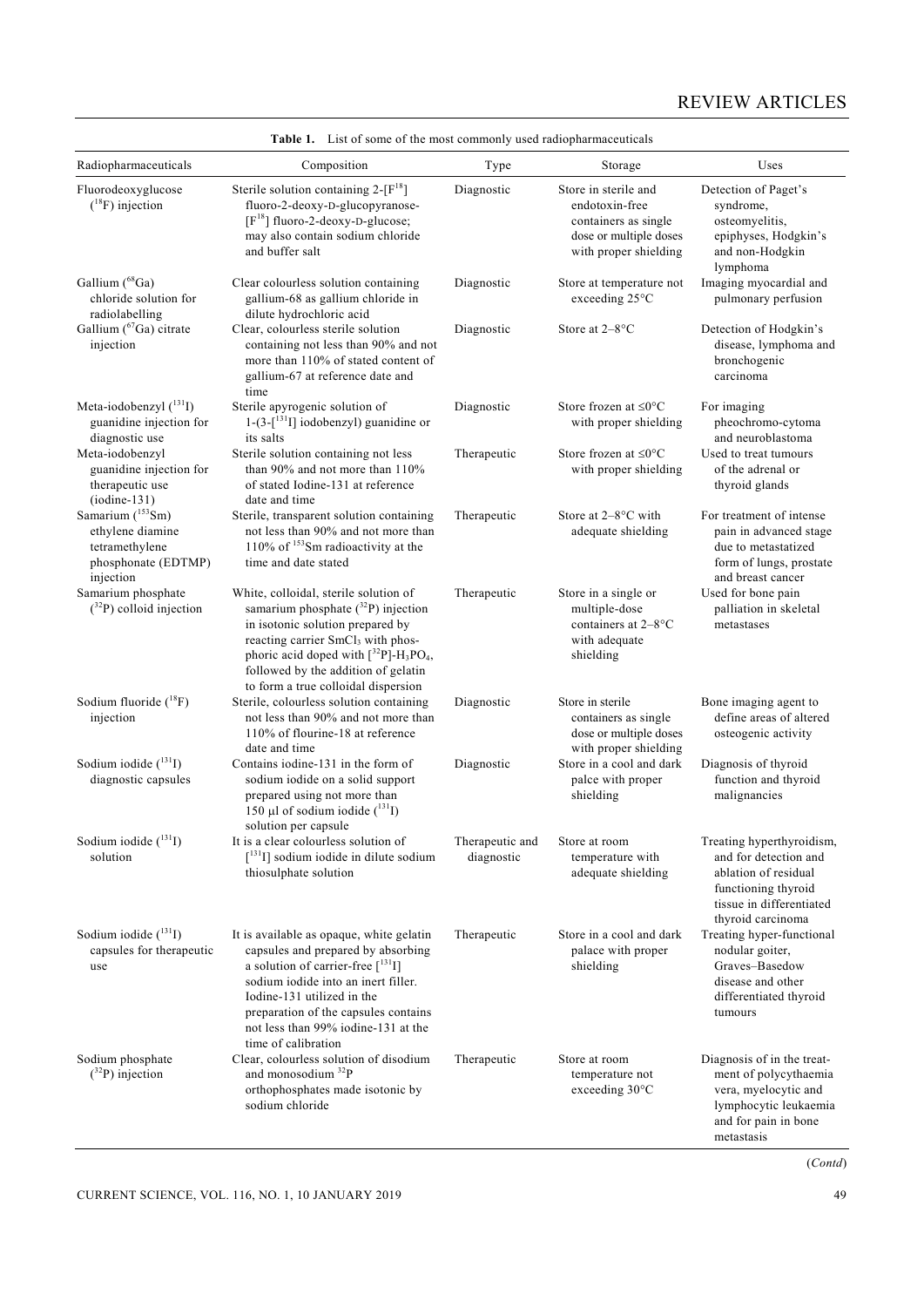#### **Table 1.** (*Contd*)

| Radiopharmaceuticals                                      | Composition                                                                                                                                                                                                     | Type        | Storage                                                                | Uses                                                                                                       |
|-----------------------------------------------------------|-----------------------------------------------------------------------------------------------------------------------------------------------------------------------------------------------------------------|-------------|------------------------------------------------------------------------|------------------------------------------------------------------------------------------------------------|
| Strontium (89Sr) chloride<br>injection                    | Clear, colourless sterile solution of<br>strontium-89 as strontium dichloride<br>and containing not less than 90%<br>and not more than 110% of stron-<br>tium-89 at reference date and time                     | Therapeutic | Store at 2-8°C                                                         | Used as a paliative<br>therapeutic option to<br>help relieve pain in<br>bone metastases                    |
| Technetium $(^{99m}$ Tc)<br>DMSA injection                | Sterile solution containing not less<br>than 90% and not more than 110%<br>of stated Technetium-99m<br>radioactivity at reference date                                                                          | Diagnostic  | Store at room<br>temperature with<br>adequate shielding                | Diagnosing lung cancer<br>and imaging renal<br>parenchymal disorders                                       |
| Technetium $(^{99m}$ Tc)<br>macrosalb injection           | White, sterile suspension of human<br>albumin in the form irregular and<br>insoluble aggregates obtained by<br>denaturing human albumin in<br>aqueous solution and labelled with<br>Technetium-99m              | Diagnostic  | Store at $2-8$ °C with<br>adequate shielding                           | Used for pulmonary<br>perfusion scintigraphy<br>as well as radionuclide<br>venography                      |
| Technetium $(^{99m}$ Tc)<br>mebrofenin injection          | Clear, colourless solution consisting of<br>diisopropyl-iminodiacetic acid<br>(DISIDA) attached to a technetium-<br>99 <sub>m</sub> ion                                                                         | Diagnostic  | Store in single- or<br>multiple-dose<br>containers at 2-8°C            | Detection of cystic duct<br>obstruction associated<br>with acute cholecystitis<br>and to detect bile leaks |
| Technetium $(^{99m}Tc)$<br>medronate complex<br>injection | It is also called technetium $(^{99}$ mTc)<br>MDP complex injection and is a<br>sterile solution containing not less<br>than 90% and not more than 110%<br>of technetium-99m radioactivity at<br>reference date | Diagnostic  | Store at room<br>temperature with<br>adequate shielding                | Used as bone imaging<br>agent to delineate areas<br>of altered osteogenesis                                |
| Technetium (99mTc) MIBI<br>injection                      | Clear or slightly yellow solution con-<br>taining not less than 90% and not<br>more than 110% of stated<br>technitium-99m radioactivity, of<br>which not less than 90% is present<br>as <sup>99m</sup> Tc-MIBI  | Diagnostic  | Store at room<br>temperature with<br>adequate shielding                | Used for myocardium<br>imaging and perfusion                                                               |
| Thallous $(^{201}Tl)$ chloride<br>injection               | Sterile, clear, colourless and aqueous<br>solution of thallium-201 as<br>thallous chloride                                                                                                                      | Diagnostic  | Store in single- or<br>multiple-dose<br>container at 2-8°C             | Used for myocardial<br>and parathyroid<br>scintigraphy                                                     |
| Urea $(^{14}C)$ capsules                                  | It consists of ${}^{14}CH_4N_2O$ having a<br>portion of molecules labelled with<br>$^{14}$ C to provide not more than 37 KBq<br>of radioactivity per capsule                                                    | Diagnostic  | Store in airtight<br>containers with silica<br>gel bag at<br>$5-30$ °C | Used in the diagnosis of<br>Helicobacter pylori<br>infection                                               |

15th edition of the USP. It consisted of some important precedents like permission for distribution of product before completion of the test for sterility. The 16th revision of the USP had six additional monographs for radioactive drugs. The 1980s saw FDA beginning to explore the possibility of regulating PET drugs as new drugs requiring FDA approval $16$ . Finally the enactment of FDA Modernization Act (FDAMA) on 21 November 1997 became an important milestone in the history of regulations for radiopharmaceuticals in USA. FDAMA's mission was to achieve advanced technological progress to address the needs of the 21st century and directed that PET radiopharmaceuticals should be considered adulterated if not prepared according to USP standards. This also helped FDA to establish its approval procedures and current good manufacturing practice  $(CGMP)$  requirements<sup>17</sup>. The FDAMA of 1997 was further amended in 2007 as Food and Drug Administration Amendments Act 2007 (ref. 18).

 Section 121 of FDAMA was an important part leading to reforms in regulation for radiopharmaceuticals in the US. Section  $121(c)(1)(A)$  of this Act directed FDA to establish suitable approval and review procedures, including the New Drug Application (NDA) and Abbreviated New Drug Application (ANDA) for radiopharmaceuticals<sup>19</sup>. Also, around the same time, regulations concerning manufacture of PET drugs entitled 'PET Drugs – current good manufacturing practice' were announced. The main aim of this regulation was to help PET drug manufacturers understand the expectations of FDA concerning manufacture of such drugs and the suitable procedure and cautions to be followed<sup>20</sup>. It also stipulated 24-month time for manufacturers and compounders of PET drugs to get approval of clinical use of already available PET drugs. However, it was soon recognized that the manufacturers of PET drugs were unacquainted with the drug approval and review process. FDA responded to this by releasing another guidance document in August 2011 entitled 'PET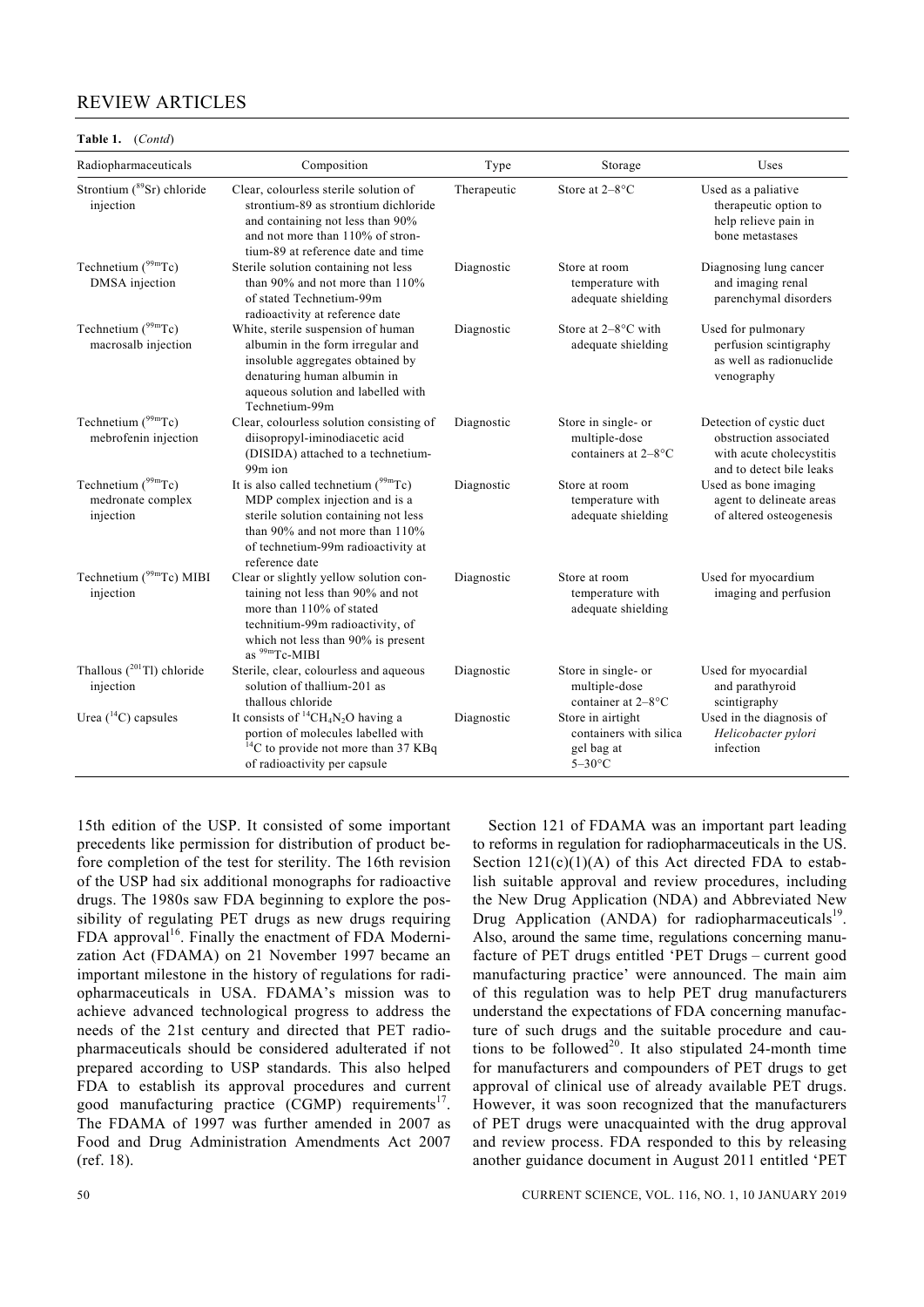

**Level of legislation** 

**Figure 3.** Key operating players for drug legislation in Europe.

drug applications – content and format for NDAs and ANDAs'. This was aimed to support and provide adequate information for applicants willing to submit ANDAs and NDAs for the most frequently used PET drugs, viz.  $^{18}$ F-sodium fluoride,  $^{13}$ N-ammonia and  $^{18}$ F-FDG for human use<sup>21</sup>. Today, even the research-based radiopharmaceuticals to be used for human studies like  $18F$ -fluorothymidine,  $18F$ -fluoromisonidazole,  $18F$ -fluorodopa and  $\frac{11}{2}$ C-methionine are mandated to go for either investigational new drug (IND) application or radioactive drug research committee approval<sup>22</sup>

 PET drugs can be used for both investigational as well as clinical purposes. Presently they can be used clinically in US if they have an approved NDA or ANDA regulatory status. Therefore, all the research and efforts culminate at NDA or ANDA approval. Unapproved PET drugs can be used clinically only under expanded access IND route<sup>23</sup>. There are two different ways of submitting an NDA or ANDA – electronic or paper format. Electronic submission using common technical document (CTD) is the preferred form which helps prevent oversight or missing of any critical information. It consists of five components, modules 1–5 (refs 24, 25). Sometimes NDA or ANDA may not be possible for clinical use of radiopharmaceuticals in case of some rare diseases or for a radiopharmaceutical with short half-life. FDA has addressed these concerns and another guideline was released which dealt with IND application of unapproved PET drugs and various expended access requirements for their clinical use<sup>26</sup>.

### *Europe*

EudraLex, a collection of rules and regulations governing medicinal products, provides legal framework for established use of medicinal compounds in the European Union (EU). Regulatory set-up in the EU is related with legislation and harmonization amongst its members and consists of regulations or directives as a set of legal instruments. The European Commission (EC) issues various communications and guidelines to simplify the legal understanding of the concerned legislation. Several types of legislative instruments help in establishing various laws and policies in the EU. These instruments may be either binding or non-binding<sup>27,28</sup>. Regulations, directives, decisions and European Pharmacopoeia include the set of legally binding instruments, while non-binding instruments consist of various guidelines, position papers and concept papers, recommendations and opinions,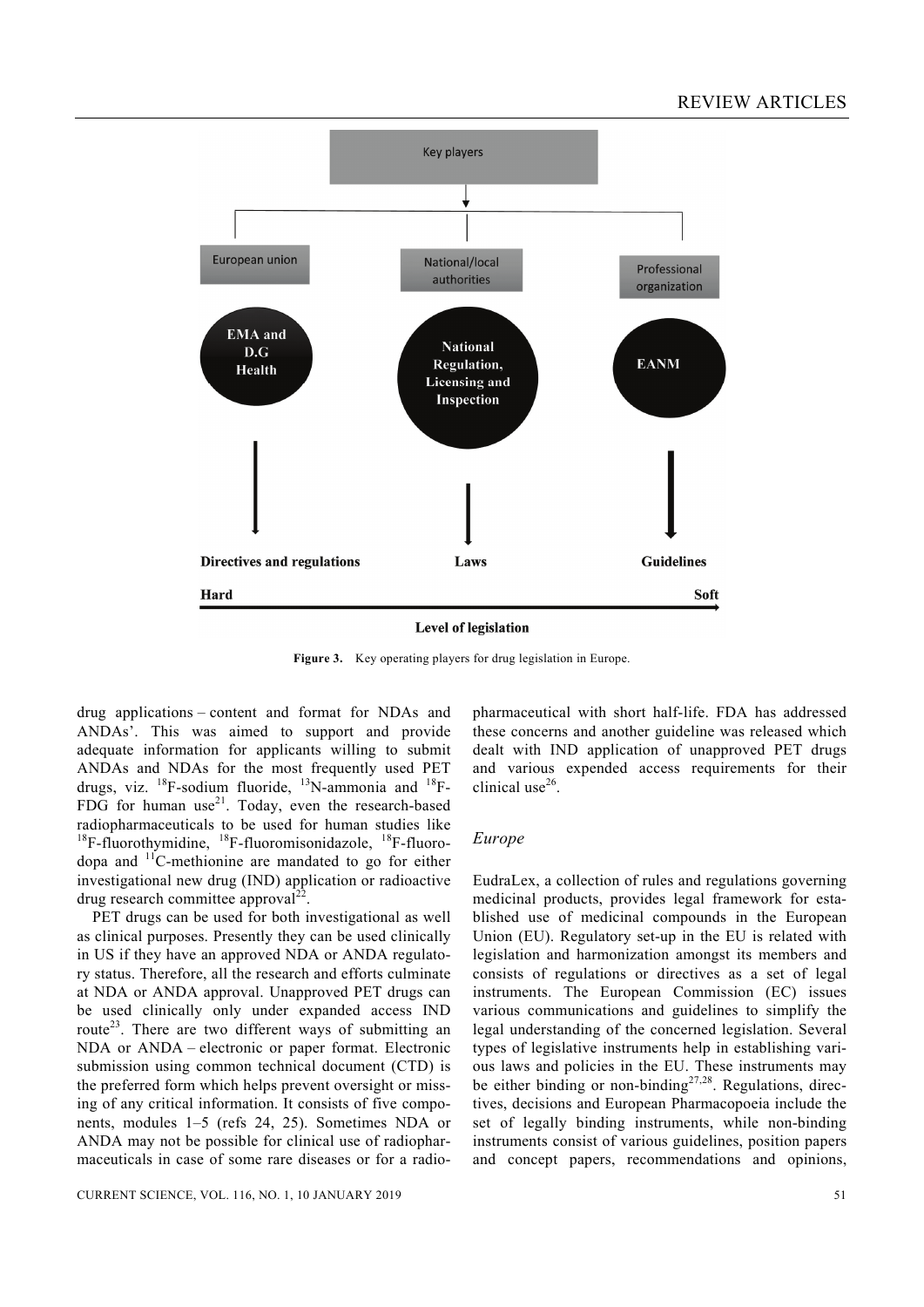notices, communications, etc. Figure 3 gives a better understanding of various legal instruments in Europe and their level of legislation. The EU has European Medicines Agency (EMA) which is a decentralized agency and caters to scientific evaluation, supervision and safety monitoring of medicines throughout the EU. In collaboration with its scientific advisory committees, the EMA adopts various opinions which are then ratified into legally binding decisions by EC.

 Radiopharmaceuticals were exempted from various pharmaceutical legislations for a reasonably long period in Europe and kept with other exclusive products, including vaccines, blood-derived products and allergens. Focus was on radiation protection and pharmacopoeial monograph compliance to satisfy the quality parameter $29$ . In a move towards harmonization, Directive 65/65/EEC of 1965 came into force which stipulated the need of marketing authorization for the first time in order to place any medicinal product in the EU market<sup>30</sup>. Furthermore, the council Directive 89/343/EEC of 1989 extended the scope of Directive 65/65/EEC to radiopharmaceuticals, which completely changed their existing landscape. It called for immediate approval of well-established radiopharmaceuticals which were already in the market for many years. Also it laid down 'additional provisions for radiopharmaceuticals', as it was envisioned that the provisions, administrative actions and legal settings applicable to proprietary medicines were inadequate for radiopharmaceuticals. With time, another Directive 2001/ 83/EC came into force which contained the definition of radiopharmaceuticals, kits, precursors and generators. It also contained various articles, most important of which were articles 6 and 7, stating the need of marketing authorization (MA) for industrially manufactured radiopharmaceuticals (RP) and their exemptions in certain cases for extemporaneously preparations respectively $3^3$ .

 Any medicinal product, including radiopharmaceuticals, may be placed in the EU market only when a marketing authorization or approval has been issued to it. In Europe approval in one member state can be obtained by national authorization, while approval in several or all member states can be obtained by mutual recognition procedure (MRP), centralized procedure (CP) or decentralized procedure  $(DP)^{32,33}$ . Thus there are several options for seeking approval to market a drug in Europe. Figure 4 highlights the procedural set-up for approval of radiopharmaceutical in Europe and the various application procedures that need to be followed.

 Approval in one member state can be done by National Authorization Procedure. Such an application is restricted to only those products which are not to be authorized in more than one EU member state or for products in the initial phase of Mutual Recognition Procedure<sup>34</sup>. Medicinal products that have well proven use in accordance with Article 10(a) of Directive 2001/83/EC, as amended, are also good candidates for National Authorization Proproval in one member state to be recognized by other member states in which the reference member state (RMS) already has marketing authorization. The concerned member states (CMS) are asked to recognize authorization approved by  $RMS<sup>35</sup>$ . The decentralized procedure is used for products that have no marketing authorization in any of the EU member states. In this type of application procedure, the applicant requests for simultaneous authorization in more than one EU member state. The procedure consists of filing the Common Request Form (CRF) by the applicant and requesting one of the member states to act as RMS, while listing the other as CMS<sup>36,37</sup>. Centralized procedure is used for certain special types of products as defined in Annexure to Regulation (EC) No. 726/2004. It consists of single application to place the medicinal product valid throughout the EU. All the validation and scientific evaluation of applications are done by the EMA and final authorization is granted by the EC following consultation with  $CMS^{38}$ . For radiopharmaceuticals, the regulatory environment in the EU is complex and complicated. Majority of the radiopharmaceuticals are authorized in the EU under national marketing authorization – purely national MAs, while a small number is nationally authorized through MRP/DCP. Still a very small number is authorized through CP. The EU has specific guidelines for marketing authorization for radiopharmaceuticals<sup>39</sup>.

cedure. Mutual Recognition Procedure consists of ap-

## *India*

The premier agency governing radiopharmaceuticals and their regulations in India is the Atomic Energy Regulatory Board (AERB) under the Department of Atomic Energy (DAE), Government of India (GoI). It is the regulatory and safety monitoring authority for radiopharmaceuticals in the country. AERB derives its regulatory functions



**Figure 4.** Procedural set-up for approval of radiopharmaceuticals in Europe.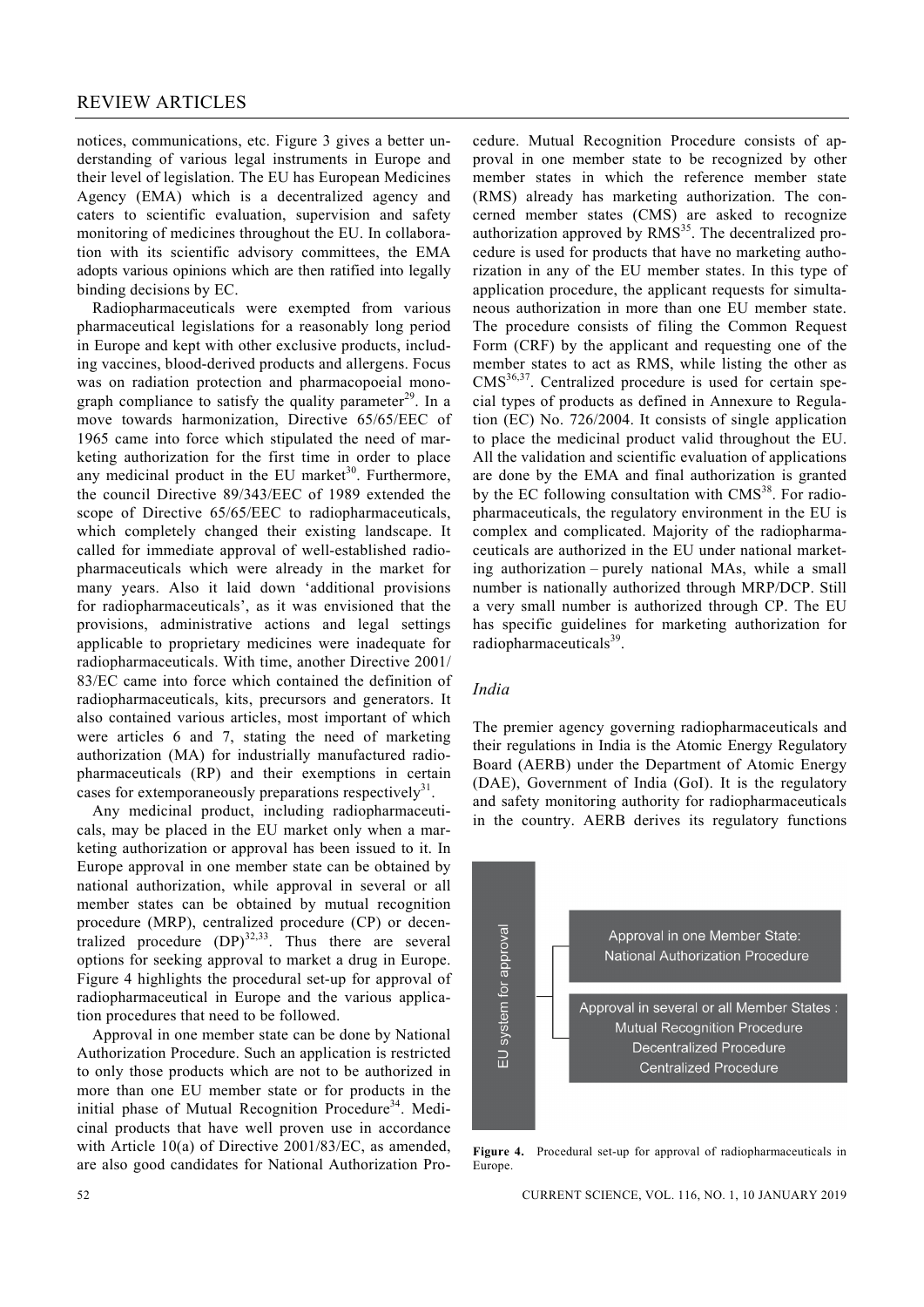from various rules and notifications propagated under the Atomic Energy Act, 1962 and the Environment (Protection) Act, 1986. It is involved in site inspection and licensing of all the radiation facilities in India, and for authorization/approval of use of radiopharmaceuticals. AERB has framed specific mandatory requirements in the form of codes and guides for setting up nuclear medicine facilities. It covers the entire range of operations commencing from approval of the site, laboratory design, setting up of a facility and ultimately to its decommissioning. The various codes also specify requirements of qualified personnel and their responsibilities<sup>40</sup>. AERB considers radiopharmaceuticals as unsealed sources of radioactivity and licenses nuclear medicine centers after ensuring that they employ qualified nuclear medicine physicians and nuclear medicine technologists, who are licensed to manufacture and handle radioactivity/ radiopharmaceuticals. Figure 5 illustrates the regulatory set-up for radiopharmaceuticals in India. More recently, AERB has initiated a web based application called eLO-RA (e-licensing of radiation applications) for facilitating automation in the regulatory process for various radiation facilities in India, wherein all the products are listed in its portal. However, AERB does not have guidelines for 'approval' of radiopharmaceuticals for human/patient use.

 The Board of Radiation and Isotopic Studies (BRIT) is an independent unit of the Department of Atomic Energy (DAE), GoI, which caters to the requirements of products and services based on radiation and isotopes in India. In conjunction with Radiopharmaceuticals Division of the Bhabha Atomic Research Center (BARC), Mumbai it carries out development, production and supply of radiopharmaceuticals to many nuclear medicine centres throughout the country. BARC supplies reactor-produced radioisotopes to BRIT, where they are processed leading to production of radiopharmaceuticals for their multifarious applications in healthcare and industry. These radiopharmaceuticals are produced by BRIT in strict compliance with regulations according to the Radiopharmaceutical Committee (RPC) guidelines. BRIT has six regional centers in different parts of the country providing a supportive role to its major units. BRITmanufactured radiopharmaceuticals are supplied according to a set dispatch schedules after RPC approval. Request for various products and services placed to BRIT is confirmed subject to prior approval/authorization of these interested laboratories/facilities by AERB. Any new order for product from BRIT is referred to AERB for obtaining prior authentication. BRIT is actively involved in the production and supply of a wide range of radiopharmaceuticals (Figure 6). These radiopharmaceuticals can be obtained from BRIT following successful completion and approval of A-1 form. However, cases exist where BRIT has not been able to meet the demands of most commonly used products like I-131 capsules, solution and injection. In such cases it has been conceived that direct import can be made for such compounds without any registration requirements<sup>41</sup>. Export of any BRIT product is subject to approval from DAE. BRIT has also been vested the responsibility of interaction with AERB regarding authorization and approval of transportation packages for disposal.



**Figure 5.** Regulatory set-up for radiopharmaceuticals in India.

CURRENT SCIENCE, VOL. 116, NO. 1, 10 JANUARY 2019 53



**Figure 6.** List of products supplied by the Board of Radiation and Isotopic Studies.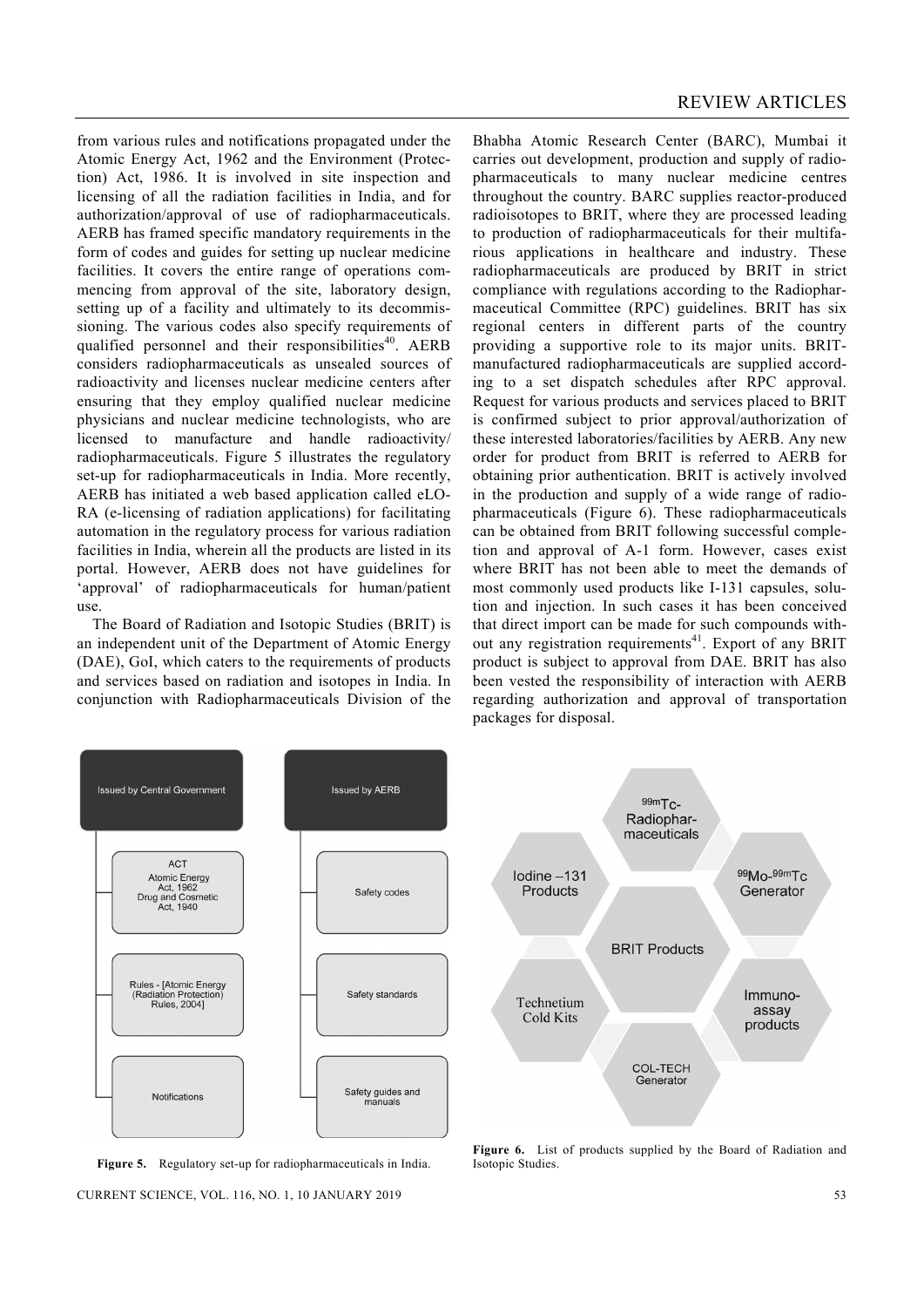Apart from radiopharmaceuticals, BRIT also supplies other products, including labelled compounds and nucleotides, gamma chambers, sealed radiation sources, blood irradiator and radiography exposure devices. BRIT has more than 200 products which are approved by RPC. However, it is imperative to note that BRIT approval of any product is limited to their sale product only. Many lacunae exist for such BRIT-approved products as quality control tests like sterility testing and LAL test are done according to 'suitable method' with regard to their protocols and do not bear reference to *Indian Pharmacopoeia*, which is critical keeping in view the quality concerns of such products. Moreover some radiopharmaceuticals can also be prepared 'onsite' in various hospitals and institutes for which there is no RPC approval and as such the matter pertaining to its quality remains contentious although they are produced in AERB licensed facility. Another cause of concern is the inconsistent and sometimes inordinate price tag for such locally produced products, indicating an indispensable need of the Drug Controller General of India (DCGI) to intervene in such matters, so that the benefits of technology are made available to all sections of society at an affordable cost.

 The Drugs and Cosmetic Act 1940 and the associated rules govern the pharmaceutical industry in India<sup>42</sup>. The Act consists of chapters, rules and schedules and is amended at regular intervals to ensure greater safety, efficacy and drug quality. However, till date, radiopharmaceuticals enjoy immunity from the ambit of this Act, and as such any one can prepare and sell them. They are kept in Schedule K of Drug and Cosmetic Act and according to Rule 123 are exempted from the provisions of rules of its Chapter IV which concerns the manufacture, sale and distribution of drugs and cosmetics. They are not given the full status of a drug despite their diverse roles in biomedical research and healthcare. This is most probably done because the DCGI does not have any expertise in regulating radiopharmaceuticals, and the DAE units are the only ones manufacturing them. Therefore, the DAE had been mandated the task of regulating the radiopharmaceuticals they manufacture. Licensing by AERB includes strict compliance for preparation of pharmaceuticals and the use of radioactive materials. It is important for the user to be cognizant of the applicable requirements of the Drug and Cosmetic Act and any additional requirement of AERB and *Indian Pharmacopoeia*. AERB permission is required for the manufacture of radiopharmaceuticals, while their launch necessitates DCGI approval. Thus the present status concerning radiopharmaceuticals in India consists of various approvals and licensing according to AERB and the Drug Control Authority. Since, at present, radiopharmaceuticals are kept in Schedule K of Drug and Cosmetic Act, they enjoy immunity from many provisions and are not given full status of a drug. Therefore, in a move towards harmonization, it is imperative to remove radiopharmaceuticals

from Schedule K of Chapter IV of Drug and Cosmetic Act so that they are given full status of drug for the purpose of implementing *Indian Pharmacopoeia 2018*, which consists of thirty five monographs of radiopharmaceuticals.

# **Conclusion**

The increasing acceptance of disease-targeted treatment and rise in cancer patients coupled with high demand specifically from emerging countries like India, due to their noninvasive nature and the presence of potential radioisotopes in the pipeline have opened new frontiers for the ever-increasing radiopharmaceuticals market. However, to be used for human applications, it is imperative to have a seal of regulatory authority consent, which for radiopharmaceuticals is complex due to inadequate regulatory set-up, particularly in India. The national pharmacopoeia of many countries including the USP, *European Pharmacopoeia*, and *Indian Pharmacopoeia* have monographs of radiopharmaceuticals for establishing their quality. However, their use without regulatory approval can lead to enforcement action from national regulatory authority. Moreover, considering the high cost for various diagnostic and therapeutic uses of radiopharmaceuticals, it is imperative for a radiopharmaceutical to have an approved status to be qualified for possible reimbursement from third-party players. This has intensified the need for a quick and easy approval process to achieve sustainability in the commercial use of radiopharmaceuticals, as they can be unaffordable for patients particularly in developing nations like India. Therefore, it is imperative to examine the present regulatory landscape for radiopharmaceuticals approval, particularly in India. Efforts and legal framework ambient for entry of radiopharmaceuticals have become the utmost need of the hour, so that these drugs are delivered to mankind in the most cost-effective manner.

*Conflict of interest:* The authors declare that they have no conflict of interest.

- 3. Volkert, W. A., Goeckeler, W. F., Ehrhardt, G. J. and Ketring, A. R., Therapeutic radionuclides: production and decay property considerations. *J. Nucl. Med*., 1991, **32**, 174–185.
- 4. Kocher, D. C., *Radioactive Decay Data Tables*, Oak Ridge National Lab, USA, 1981.
- 5. Manuel Arruebo, M., Vilaboa, N., Sáez-Gutierrez, B., Lambea, J., Tres, A., Valladares, M. and González-Fernández, A., Assessment of the evolution of cancer treatment therapies. *Cancers (Basel)*, 2011, **3**, 3279–3280.
- 6. Richter, W. F., Starke, V. and Whitby, B., The distribution pattern of radioactivity across different tissues in quantitative whole-body

54 CURRENT SCIENCE, VOL. 116, NO. 1, 10 JANUARY 2019

<sup>1.</sup> Ramberg-Laskaris, K. L., Quality control in the radiopharmacy. *J. Nucl. Med. Technol*., 1984, **12**, 33–36.

<sup>2.</sup> Saha, G. B., Quality control of radiopharmaceuticals. In *Fundamentals of Nuclear Pharmacy*, Springer, 1998, vol. 6, pp. 148– 172.